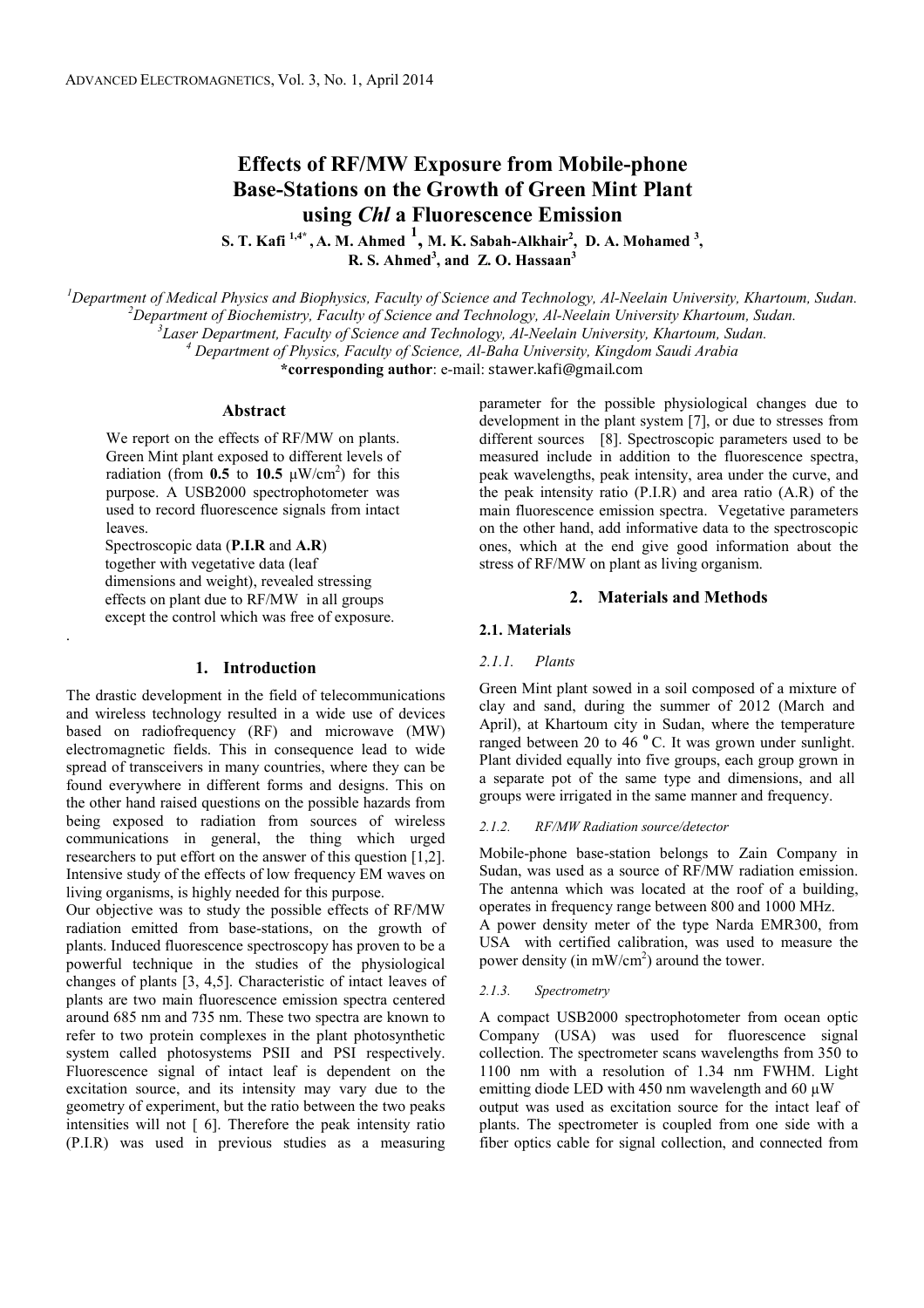the other side to a laptop computer through a USB cable for data transfer.

# **2.2. Methods**

Pots containing plants under test were located at distances of 10, 20, 30, and 50m from the base of the base-station. These groups were subject to radiation exposure of 0.5, 5.3, 8.2, and  $10.5 \mu W/cm^2$ , respectively. The fifth group was set free of radiation exposure to be used as a control group. Excitation signal from the blue LED incident on the intact leaf through a fiber optics cable, while the fluorescence emission signal was collected through the second fiber optics cable connected to the spectrometer. Signals were recorded after sunset, in a frequency of two days and thin averaged per week. Fluorescence parameters were calculated from the Gaussian fit of the spectra. Data manipulated using Microsoft computer program ORIGIN 8.0.

### **3. Results and analysis**

Results obtained during this work are summarized in tables and figures below. Details of data were shown for the control only (table 1), while results of other samples are tabulated all together. Vegetative data are shown in figure (4), and table 3 in this session.



Figure 1: Steady-state fluorescence spectra of all groups of Green Mint, recorded at the same time after excitation by blue LED.

 Table 1. Fluorescence parameters calculated from spectra of control group of Green Mint after Gaussian fit.

|  | $(nm)$ $(nm)$ | Wn $\lambda_1$ $\lambda_2$ I <sub>F1</sub> (a.u.) I <sub>F2</sub> (a.u.) A <sub>1</sub> (cm <sup>2</sup> ) A <sub>2</sub> (cm <sup>2</sup> ) |  |  |
|--|---------------|----------------------------------------------------------------------------------------------------------------------------------------------|--|--|
|  |               | W2 683.6 736.5 1805.1 1087.1 52041.0 63124.0                                                                                                 |  |  |
|  |               | W3 684.4 736.4 2181.3 1363.5 44230.8 49709.0                                                                                                 |  |  |
|  |               | W4 684.8 736.9 0946.0 0603.1 29727.5 39035.0                                                                                                 |  |  |



 Figure 2. P.I.R vs time for the control group of Green mint. Linear fitting of data shows straight line with negative slope.

Table 2: P.I.R of control/exposed groups of Green Mint.

| Wn | $control$ 0.5 5.3 |                | 8.2                 | 10.5 |
|----|-------------------|----------------|---------------------|------|
| W2 | 1.66              |                | 1.60 1.59 1.48 1.55 |      |
| W3 | 1.60              | 1.69 1.89 1.93 |                     | 192  |
| W4 | 1.57              | 1.88 1.86 1.83 |                     | 1.80 |
|    |                   |                |                     |      |



Figure 3. P.I.R vs time for control and exposed groups of Green Mint. Square-black data represents the control group.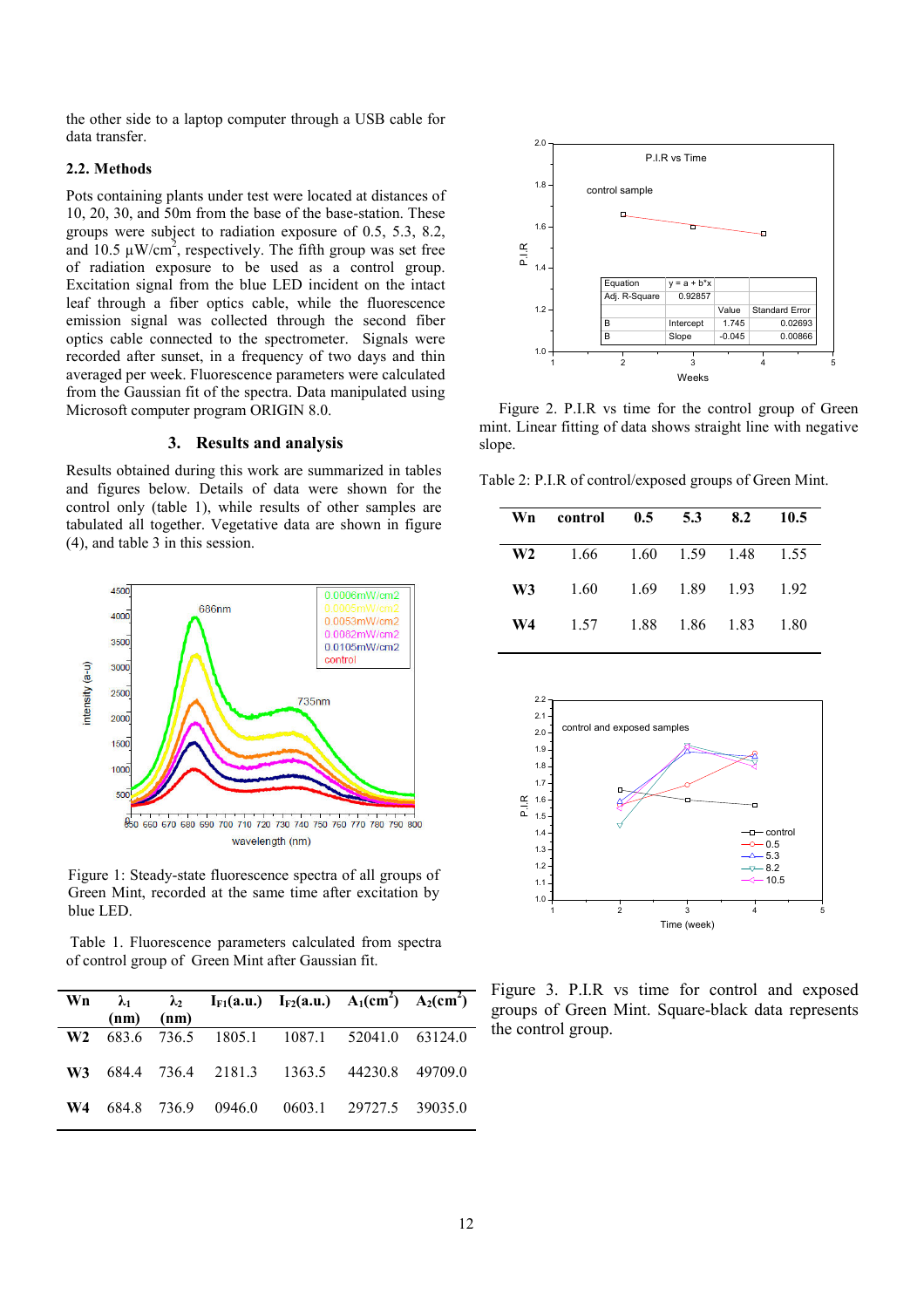

Figure 4. Leaf dimensions for all tested groups of Green Mint (i.e. length (black bars) and width (red bars)).

Table 3. Fresh and dry weights of the tested Green Mint groups. Last column measures ratio of dry to fresh leaf weight.

| <b>Exposure level</b><br>$(\mu W/cm^2)$ | Fresh<br>weight<br>(g) | Dry<br>weight<br>(g) | R     |
|-----------------------------------------|------------------------|----------------------|-------|
| 0.0                                     | 1.08                   | 0.96                 | 0.888 |
| 0.5                                     | 1.04                   | 0.92                 | 0.885 |
| 5.3                                     | 0.90                   | 0.86                 | 0.956 |
| 8.2                                     | 0.86                   | 0.82                 | 0.953 |
| 10.5                                    | 0.73                   | 0.68                 | 0.931 |
|                                         |                        |                      |       |

# **4. Discussion**

Results shown in figure (1) represent fluorescence signals of Green Mint obtained from all groups recorded at one day of measurements. The main observation here is the appearance of the two peaks referring to PSII and PSI photosystems in all spectra, but with different levels of fluorescence intensity. The control group showed the minimum level of fluorescence intensity relative to the exposed groups. Due to [A. S. Ndao], lower fluorescence signal indicates higher amount of chlorophyll content in normal green and dark green plants.

From table (1) the peak wavelengths of Green Mint are centered around 684 nm and 736 nm with slight blue and red shifts. Data fitting of this group as presented in figure 2, shows that P.I.R for Green Mint decreases linearly during the time of growth. This suggests regular increase in the amount of chlorophyll content with time in the normal growing Green Mint. When taken in comparison with the exposed groups as in figure 3, data shows reverse pattern of the P.I.R relative to that of the control group shown in figure 2. Indication of chlorophyll content reduction is

observable due to the increase in the P.I.R during the same period of time.

Vegetative data which were measured at the end of the experiment, also indicated physiological differences between the control group and all exposed groups. In figure (4) the leaf dimensions are presented. Black bars for the length and the red bars for the width of the leaf. Control group showed the highest leaf length and width followed by the group placed at the furthest distance (50m) which was subject to the minimum exposure level in our experiment (i.e. subjected to radiation exposure level of 0.5  $\mu$ W/cm<sup>2</sup>). The group with the smallest leaf dimensions was that exposed to the highest radiation exposure level in the experiment (i.e.  $10.5 \mu W/cm^2$ ). Dimensions appeared to shrink according to the levels of radiation exposure.

Fresh and dry weights were also measured and tabulated as in table (3). It is clear from this table that for both fresh and dry conditions, the control group (normal growing plant) recorded the highest values of weight. Fresh and dry weights showed to decrease gradually with the gradual increase of the radiation exposure intensity. The third column in the table shows the ratio of dry to fresh weight for the tested groups. This indicates that radiation exposure affects the freshness of Green Mint negatively. Vegetative data showing indications of chlorophyll content reduction in the exposed plant samples, were consistent with the spectroscopic data. RF/MW radiation seems to cause stresses on the plant under study.

The levels of exposure used in our experiment were far below the thermal effect level of the RF/MW radiation on biological tissues. This means that other interactions (electric, magnetic, electromagnetic) are probable.

# **5. Conclusions**

RF/MW radiation even though of small levels of exposure are cable of causing stresses on the studied plant, and most probably on other types of plants. Types of stressing interactions are not known to us yet. More research is needed to answer questions concerning interactions of low levels of exposure from RF/MW radiation on plants and other living organisms.

Since safety levels for this type of radiation recommended by many organizations are based on the thermal interactions only, possible effects due to other interactions should not be ignored.

### **Acknowledgements**

The authors would like to thank Al-Neelain University for financial and technical support.

#### **References**

- [1] Electromagnetic Fields and public Health: Base stations and wireless technologies, WHO Fact sheets No. 304, 2006.
- [2] WHO Research agenda for radiofrequency fields, 2010.